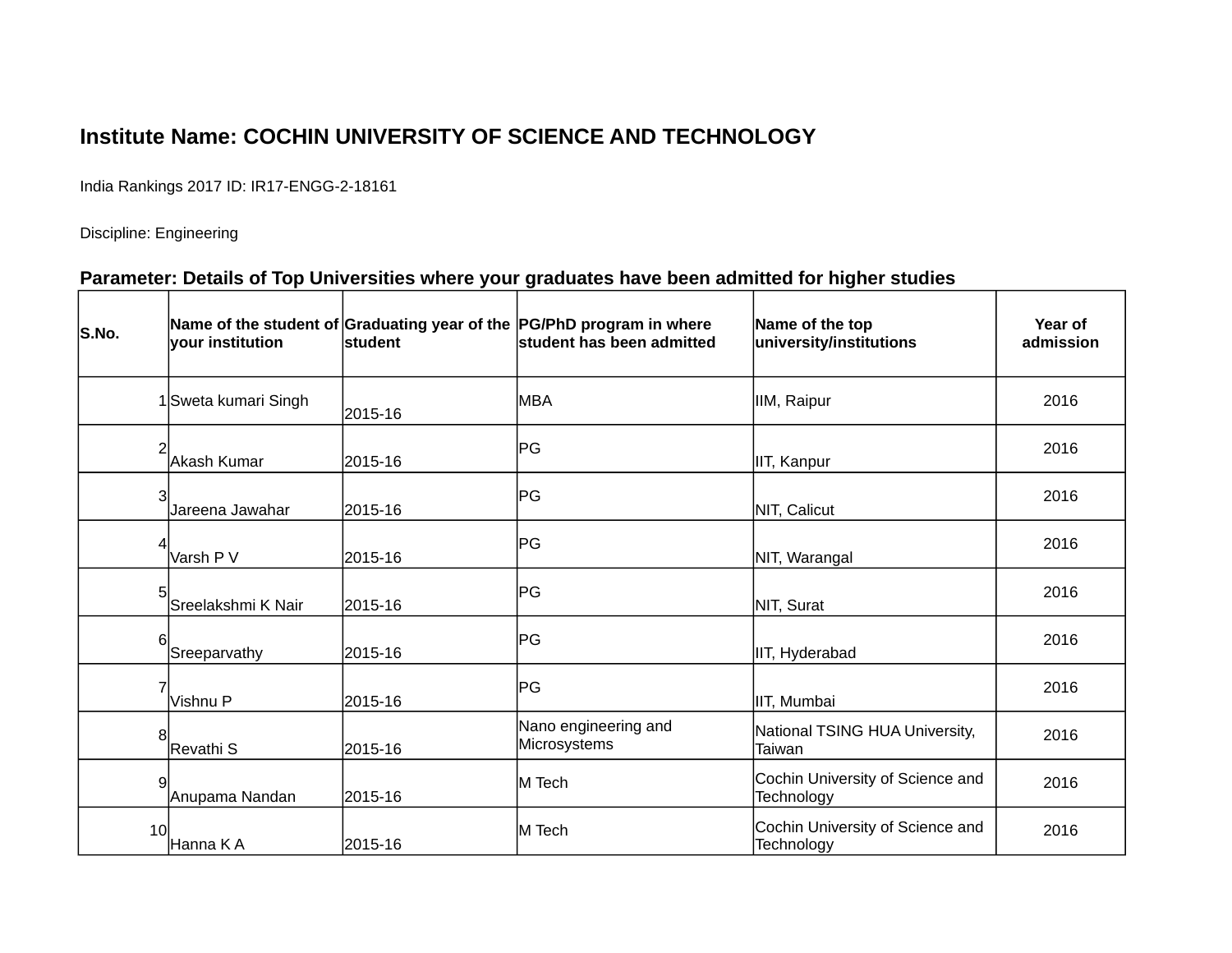| 11 | Haritha vijay            | 2015-16 | M Tech      | Cochin University of Science and<br>Technology | 2016    |
|----|--------------------------|---------|-------------|------------------------------------------------|---------|
| 12 | Manjeet Raj              | 2015-16 | M Tech      | <b>IIT Guwahati</b>                            | 2016    |
| 13 | Shreyans Jain            | 2015-16 | <b>PGDM</b> | IIM Kashipur, Uttarakhand                      | 2016    |
| 14 | Rajkumar Sharma          | 2015-16 | M Tech      | <b>IIT Kanpur</b>                              | 2016    |
| 15 | Drishya Gopi             | 2015-16 | M Tech      | Cochin University of Science and<br>Technology | 2016    |
|    | 16 Ajees A P             | 2013-14 | PhD         | <b>CUSAT</b>                                   | 2014-15 |
|    | 17 Ditty Mathew          | 2013-14 | PhD         | IIT-M                                          | 2014-15 |
|    | 18 Thayyil Vani Reshma   | 2013-14 | PhD         | Amrita Deemed                                  | 2014-15 |
|    | 19Rejina Kabeer          | 2013-14 | PhD         | NIT-C                                          | 2014-15 |
|    | 20 Sindhya K Nambiar     | 2013-14 | PhD         | <b>CUSAT</b>                                   | 2016-17 |
|    | 21 Diana Priscilla       | 2013-14 | PhD         | <b>CUSAT</b>                                   | 2014-15 |
|    | 22 Sreela S R            | 2014-15 | PhD         | <b>CUSAT</b>                                   | 2014-15 |
|    | 23 Graham G              | 2014-15 | PhD         | <b>CUSAT</b>                                   | 2014-15 |
|    | 24 Hairunniza Nisha Rose | 2014-15 | PhD         | NIT-C                                          | 2014-15 |
|    | 25 Midhula Vijayan       | 2015-16 | PhD         | NIT-C                                          | 2015-16 |
|    | 26 Divya Mohan           | 2015-16 | PhD         | <b>CUSAT</b>                                   | 2015-16 |